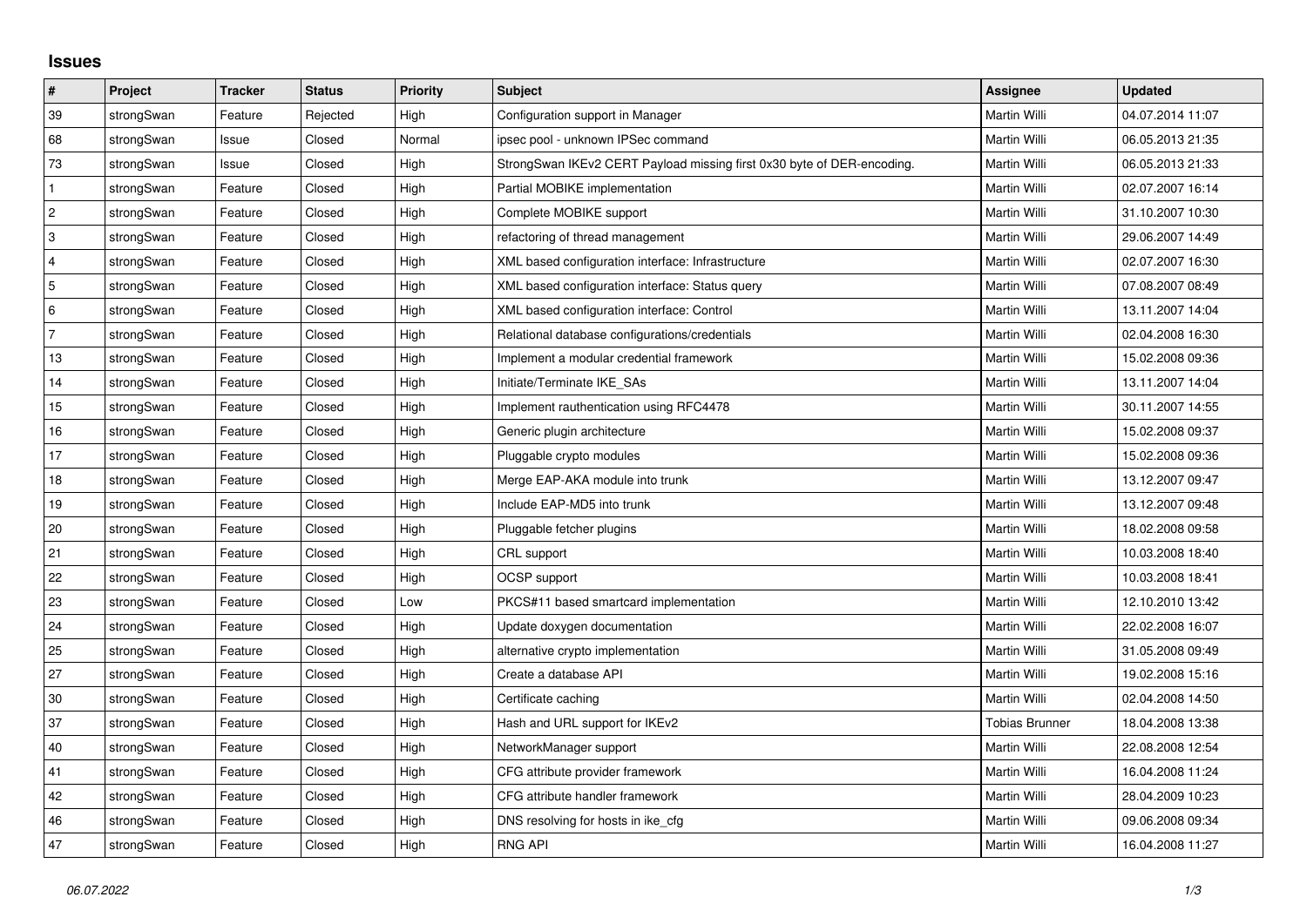| $\sharp$ | Project    | <b>Tracker</b> | <b>Status</b> | Priority  | <b>Subject</b>                                                              | <b>Assignee</b>       | <b>Updated</b>   |
|----------|------------|----------------|---------------|-----------|-----------------------------------------------------------------------------|-----------------------|------------------|
| 48       | strongSwan | Feature        | Closed        | High      | Parallel trustchain verification                                            | Martin Willi          | 16.04.2008 11:33 |
| 54       | strongSwan | Feature        | Closed        | High      | <b>EAP-Identity Server functionality</b>                                    | Martin Willi          | 22.08.2008 12:55 |
| 57       | strongSwan | Feature        | Closed        | Normal    | new pluto connection option: verify identifier                              | Andreas Steffen       | 25.07.2013 10:07 |
| 59       | strongSwan | Feature        | Closed        | High      | Add additinal signal dependent parameter to bus                             | Martin Willi          | 29.07.2008 11:04 |
| 60       | strongSwan | Feature        | Closed        | High      | Implement draft-sheffer-ikev2-gtc-00 with PAM password verification         | Martin Willi          | 22.08.2008 12:59 |
| 67       | strongSwan | Feature        | Closed        | Normal    | Implement DH groups 22-24                                                   | Martin Willi          | 19.04.2010 14:51 |
| 69       | strongSwan | Feature        | Closed        | Normal    | Improve scheduler performance                                               | <b>Tobias Brunner</b> | 04.12.2008 17:03 |
| 76       | strongSwan | Feature        | Closed        | Normal    | crypto test framework                                                       | Martin Willi          | 12.06.2009 11:31 |
| 78       | strongSwan | Feature        | Closed        | Normal    | Integrity tester for libstrongswan and all plugins.                         | Martin Willi          | 27.06.2009 16:19 |
| 100      | strongSwan | Feature        | Closed        | Normal    | Derive traffic selectors from authentication process                        | Martin Willi          | 23.07.2010 16:53 |
| 128      | strongSwan | Feature        | Closed        | Normal    | Plugin dependencies                                                         | Martin Willi          | 06.02.2012 10:51 |
| 8        | strongSwan | <b>Bug</b>     | Closed        | Urgent    | MOBIKE selects disappearing IPv6 address                                    | Martin Willi          | 05.07.2007 09:03 |
| 10       | strongSwan | <b>Bug</b>     | Closed        | High      | distribution cannot be built because logout.cs template is missing in trunk | Martin Willi          | 18.09.2007 07:43 |
| 11       | strongSwan | Bug            | Closed        | High      | Show IKE SA status overview                                                 | Martin Willi          | 31.10.2007 10:29 |
| 12       | strongSwan | <b>Bug</b>     | Closed        | Immediate | Fix build on uClibc                                                         | Martin Willi          | 31.10.2007 10:34 |
| 26       | strongSwan | Bug            | Closed        | High      | Port all tools to new crypto/credential APIs                                | Martin Willi          | 21.03.2008 18:04 |
| 28       | strongSwan | <b>Bug</b>     | Closed        | Low       | 'make install' fails if 'sysconfdir' does not exist.                        | Andreas Steffen       | 22.02.2008 15:54 |
| 29       | strongSwan | <b>Bug</b>     | Closed        | Low       | 'make install' fails if 'sysconfdir' does not exist.                        | Andreas Steffen       | 22.02.2008 15:53 |
| 31       | strongSwan | Bug            | Closed        | High      | ikev2/rw-eap-aka-rsa scenario fails                                         | Martin Willi          | 19.03.2008 15:25 |
| 32       | strongSwan | Bug            | Closed        | High      | ikev2/rw-no-idr scenario fails                                              | Martin Willi          | 19.03.2008 11:13 |
| 33       | strongSwan | <b>Bug</b>     | Closed        | High      | ikev2/crl-revoked scenario broken                                           | Martin Willi          | 19.03.2008 19:02 |
| 34       | strongSwan | <b>Bug</b>     | Closed        | High      | ikev2/multi-level-ca-loop segfaults                                         | Martin Willi          | 31.03.2008 09:19 |
| 35       | strongSwan | <b>Bug</b>     | Closed        | High      | ikev2/ocsp-no-signer-cert scenario segfaults                                | Martin Willi          | 02.04.2008 09:45 |
| 36       | strongSwan | Bug            | Closed        | High      | strongswan-4.2.0 does not compile with uclibc                               | Martin Willi          | 04.04.2008 13:51 |
| 43       | strongSwan | <b>Bug</b>     | Closed        | High      | missing certificate_identity in SQL database causes segfault                | Martin Willi          | 07.04.2008 10:08 |
| 44       | strongSwan | <b>Bug</b>     | Closed        | Normal    | multiple copies of ca certificate in cache                                  |                       | 07.04.2008 10:51 |
| 45       | strongSwan | Bug            | Closed        | High      | Failure to open SQLite database crashes charon                              | Martin Willi          | 07.04.2008 09:16 |
| 49       | strongSwan | Bug            | Closed        | High      | starter log directly to terminal                                            | Martin Willi          | 30.04.2009 10:18 |
| 50       | strongSwan | Bug            | Closed        | High      | plutostderrlog option missing                                               | Martin Willi          | 11.05.2008 10:10 |
| 51       | strongSwan | Bug            | Closed        | Urgent    | fips_signer should not chek for \$(PREFIX)/libexec/ipsec/ at build time     | Andreas Steffen       | 19.08.2008 21:10 |
| 52       | strongSwan | <b>Bug</b>     | Closed        | High      | Migrate ESP sequence number in update_sa                                    | <b>Tobias Brunner</b> | 25.06.2008 08:40 |
| 53       | strongSwan | Bug            | Closed        | Normal    | Printf handler for proposal t                                               | Martin Willi          | 12.06.2008 14:23 |
| 55       | strongSwan | Bug            | Closed        | High      | Implement SHA512/384/256 HMAC with proper truncation in kernel              | Martin Willi          | 03.12.2009 11:41 |